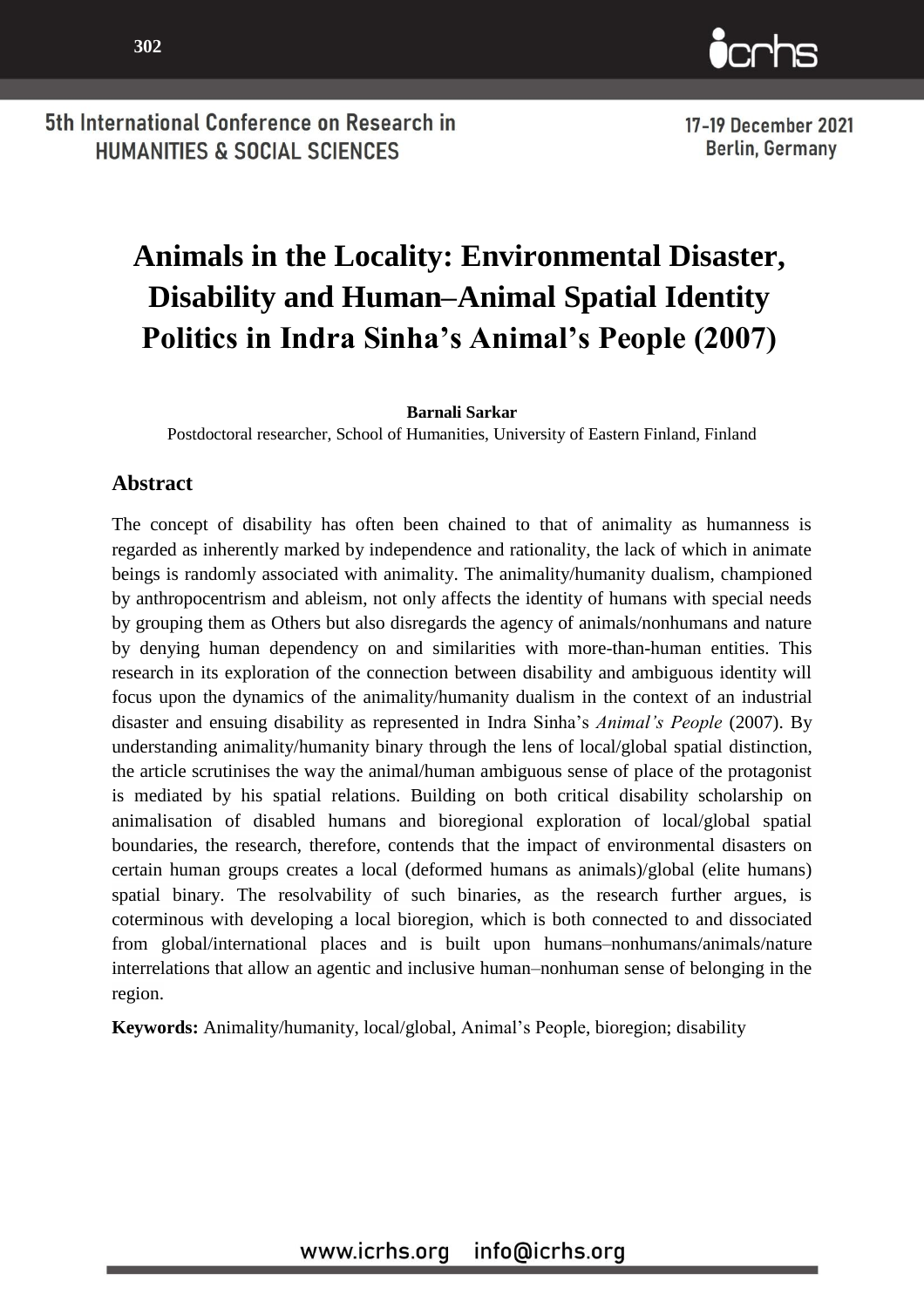

17-19 December 2021 Berlin, Germany

#### **1. Introduction**

The concept of disability is often chained to that of animality where humans with special needs are viewed through the lens of ableism. The lack of certain capacities, such as rationality and independence regarded as essential for humanness, is central to the ableist dehumanizing of disabled humans as well as to the devaluation of more–than-human animals. Moreover, such anthropocentric and ableist perceptions justify the marginalization of disabled humans and their exclusion from the ethical consideration of their equality with humans (Taylor and Orning, 2020). Thus, disability is perceived as the opposite of humanness, and it appears rational to associate the physical and psychological dependence of the disabled with the animality of nonhumans (Lundblad, 2020). Such divisions between humanness and animality, as environmental studies and critical animal studies argue, is akin to "racism", "misogyny" and "homophobia" (Estok, 2009, p. 208). Again, the animality/humanness dualism often allows many scientific studies and cultural productions to stereotypically represent the disabled and the nonhumans as objects that require human intervention, protection, and control (Jenkins, Montford and Taylor, 2020). In other words, the binaries between humans, nonhuman/animals, and human Others have not only championed anthropocentrism and ableism but also disregarded the agency of those termed as Others. Therefore, there has been a call to recalibrate human rationality and reason that have Othered nonhumans and disabled humans since human identity and sense of belonging in a place depend on their relationships with more-than-human animals, nature as well as disabled humans (Shepard, 1997, p. 80; Taylor, 2017, p. 110). This research in exploring that dynamics of the animality/humanity dualism in the context of an industrial disaster and ensuing disability will focus upon the identity and sense of belonging of disabled humans in relation to Indra Sinha's 2007 novel *Animal's People*. Set in the backdrop of 1984 Bhopal Disaster in which thousands of people in the city of Bhopal, India, died and crippled as a result of a gas leak from a pesticide plant, owned by an American company, the narrative spins around the uneven boundaries between humans and physically and psychologically challenged human Others, the objectification of the disabled and their identification with more-than-human animals. Against this background, this article configures the ambiguous identity of the disabled protagonist, named Animal, and will show the way he regains his agentic human-animal identity, negating the animality/humanity boundary. By understanding animality/humanity binary through local/global spatial dynamics, the article will show the way the sense of place in a bioregional local place, which is both connected to and dissociated from global/international places offers an agentic identity, resolving the dualism between humanity and animality.

Whereas traits associated with nonhumans and disabled humans, such as "dependency and vulnerability", should not be regarded as reasons to term them as Others, there has been a significant rise in demand within interdisciplinary scholarship to develop a culture where the animality of humans are recognized and the interdependency between humans and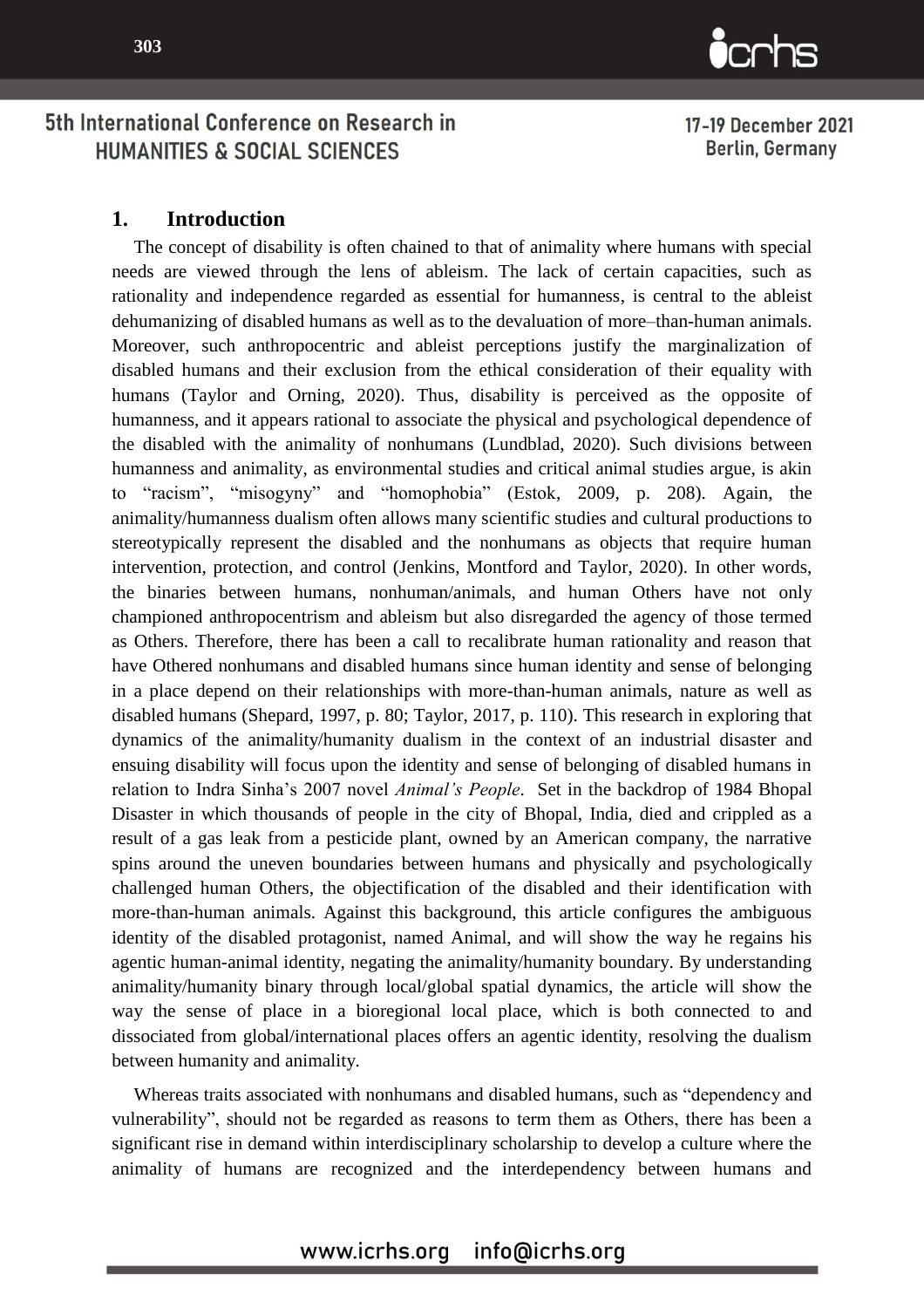

17-19 December 2021 Berlin, Germany

nonhumans are cherished (Donaldson and Kymlicka, 2011; Tylor, 2017; Sarkar, 2017). Therefore, the human–nonhuman interrelations should "celebrate the interdependence, agency, and community—not only of humans, but of humans, animals, and the environment" (Taylor, 2017, p. 145). This inclusion of nonhumans/nature within human/culture discourse that will help in the formation of a "relational community" will not only delink the connection established between nonhumans and disabled human Others on the basis of their vulnerability and dependence, but will also question the "normalcy" of human rationality and anthropocentric reasons that have excluded disabled humans and nonhumans/nature for their supposed inferiority (Nocella II et al., 2017, p. xxii). Thus, the perception of physical/psychological differences of both certain human groups and nonhumans as part of human community is crucial in dismantling the dichotomies constructed along physical/ psychological ability, race, class, and sexuality among others.

Again, the anthropocentric perception of human/nature binary is central to environmental studies' understanding of neoliberal development and globalization marked by deforestation, climate change and ecological disasters (Plumwood, 1994; Arnold and Guha, 1995). Thus, the importance of incorporating nature/nonhumans into the human culture and the development of a new "environmental culture" that should dissolve "the nature/culture and reason/nature dualisms that split mind from body, reason from emotion, across their many domains of cultural influence" is regarded as essential in challenging the process of Othering (Plumwood, 1994). Ecocriticism, or environment related cultural studies (Heise 2008), also imagines such "global" and "pluralist" communities, inclusive of both local and international spaces and their humans, nonhumans and animals (Roos and Hunt, 2010; Thomashow, 2002). However, in the age of neoliberal development the connection between spaces should be recalibrated as global intervention, masquerading as assistance, can exploit local resources and bring about ecological disaster (Evanoff, 2011). In this context, the research explores the dynamics of animality and humanity along the matrix of local–global/international spatial relations since animality/humanity dualism, commissioned by material and environmental conditions, such as poverty, disability, and industrial disasters, are played out across spaces, and such binary constructs, in turn, as the research will argue, determine human's relations with local and global spaces, their humans and nonhumans. Building on bioregional perception of human interrelation with local and global spaces the research will show the way the animal/human ambiguous identity is understood through local/global spatial distinctions and that an association with the protagonist's local place, its humans, nonhumans, nature and material and environmental situations offers an agentic identity that is inclusive of humanity and animality.

Bioregionalism, as a major branch of environmental studies that came to the prominence in the 1970s, perceives a place or region through an understanding of human relationship with society, culture, environment, nonhumans, and other life forms (Lynch et al., 2012). Moreover, the concept of "reinhabitation" is central to bioregional perception of places that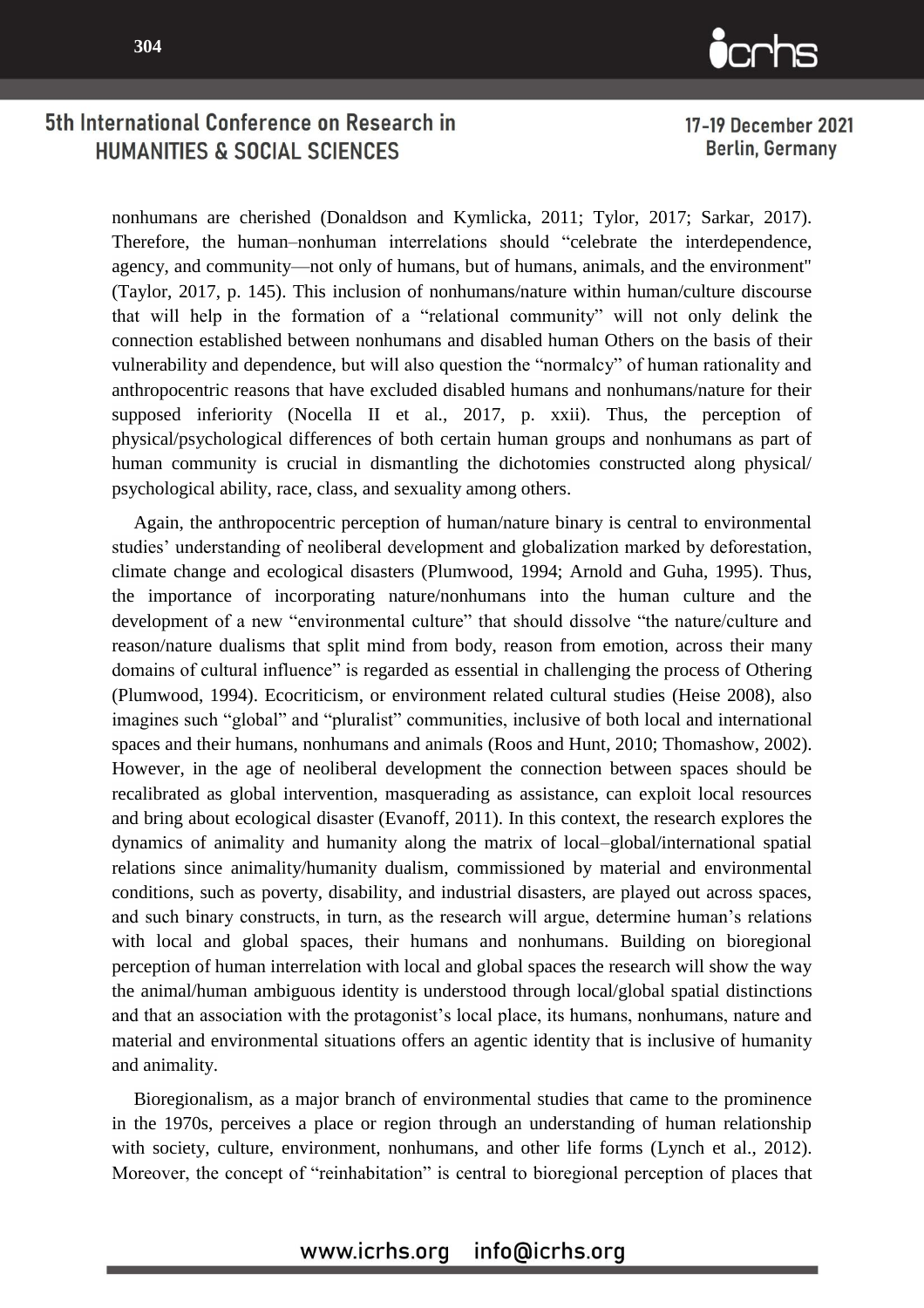

17-19 December 2021 **Berlin, Germany** 

have been damaged through environmental pillage and disasters. Thus, for humans, it is crucial, according to Berg and Dasmann (2003), to remain "fully alive in and with a place", which "means understanding activities and evolving social behavior that will enrich the life of that place, restore its life-supporting systems, and establish an ecologically and socially sustainable pattern of existence within it" (p. 232). In other words, becoming conscious of more-than-humans, environment and other life-forms of a place not only aids in the place's re-inhabitation but also concretizes human's ecological connections to the place. Therefore, bioregionalism on the one hand appraises natural, social, and cultural elements of a region, and defines, on the other, human identity as native inhabitants of the place, which can also be termed as a bioregion (Sarkar, 2017). Again. in the age of globalization and development, where the power of decision making remains in the hands of a few powerful, bioregionalism imagines an economic model that incorporates local people, their community, and their ecological experiences to develop policy on sustainable development of a place as the following shows:

Under the present system local communities have become alienated from the decision-making process being conducted in what many have to come regard as selfserving world policy-making bodies and inefficient global institutions. […] The bioregional contention is that local problems can be dealt with more effectively at the local level by decentralizing decision-making authority and by protecting and extending local community rights. […] In a democratic global order, local communities would retain both the right to information about projects that will have a direct or indirect effect on them and the right to prior consent, meaning that no projects or activities can be carried out without the agreement of the local communities they will affect. (Evanoff, 2011, p. 194)

Thus, bioregional ethics aims to create a global system that is not only inclusive of the local community but also accepts independency of local individuals in decision-making and their agentic participation in local development projects. In this context, the way the agency of the local people, who are treated as objects, in the local project of development in the form of running chemical factories in the city of Khaufpur is disregarded for the interest of local government elites and a global private company will be elucidated in the following section on the effect of environmental disasters on certain human groups in creating a local (deformed humans as animals)/global (elite humans) boundary.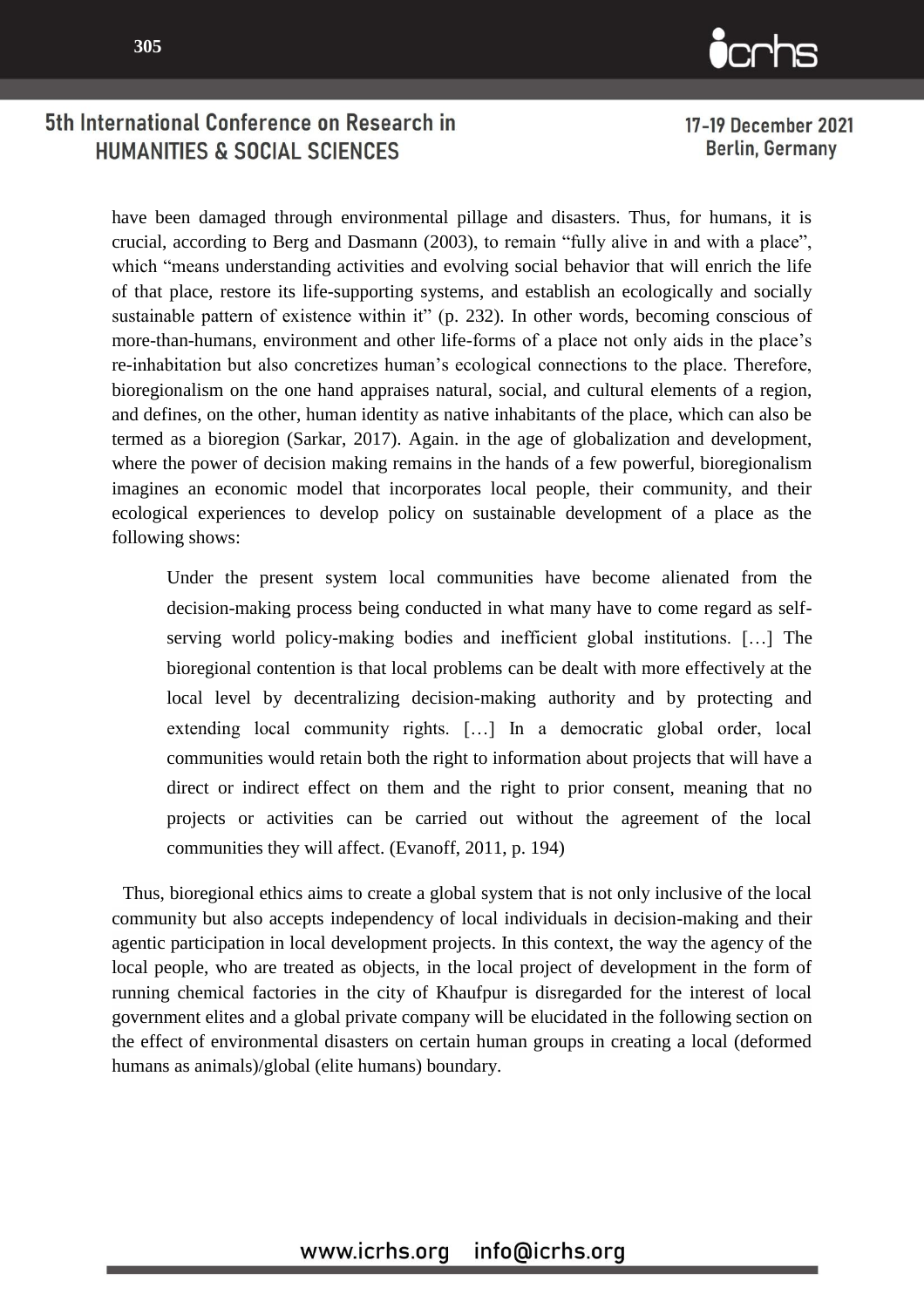17-19 December 2021 Berlin, Germany

# **2. Deformity as a local condition: The disabled Others of the local and the global objectification**

The objectification of the residents of the city of Khaufpur and the victims of the gas disaster is sardonically narrated in the very beginning of Indra Sinha's 2007 novel *Animals' People*, where the protagonist, who is simply called Animal throughout the narrative, highlights the penchant of the West to represent the victims from the East in the lights of pity and exoticization:

[T]his is what you had come for. You were like all the others, come to suck our stories from us, so strangers in far off countries can marvel there's so much pain in the world. […] You have turned us Khaufpuris into storytellers, but always of the same story. Our raat, […] that night […]

Your eyes full of eyes. Thousands staring at me through the holes in your head.

Their curiosity feels like acid on my skin. […]

What can I say that they will understand? have these thousands of eyes slept even one night in a place like this? […] When was the last time these eyes had nothing to eat? [...] [W] hat do they know of our lives? (Sinha, 2007, p. 5–8)

Thus, the protagonist's questioning of the ethicality of representing the victims of the environmental disaster as objects of pity to the global market is grounded in his perception of a spatial boundary established between the West and the East that has not been traversed. Again, such representation of the disaster as an 'exotic' event and its victims as objects often aids in the marketing of their image as "commodity" (Huggan, 2016, p. 20). In this process, a distinction between "ours" and "theirs" is projected upon spaces, and therefore, spatial boundaries such as between a "familiar space" and an "unfamiliar" one is created (Said, 1995, p. 54). Therefore, Khaufpur as an exotic space of environmental disaster remains an unfamiliar space to the West, although its residents, their life as victims of the gas disaster, their poverty as well as physical deformity are commercialized in international representation.

Although recording the story of the night of the gas tragedy in exchange of money and representing it before the Western audience has enabled the victims to sustain their livelihood in the aftermath of the tragedy (Sinha, 2007, 3–13), their exoticisation as objects has rendered them as human Others that has also prevented their inclusion into and acceptance in society. As a participant in the process of objectification in narrating his story to the western audience in exchange of money, the protagonist Animal dramatically portrays his physical disability and unusual behaviour to heighten his inclination towards wildness. The habits of eating his own dead skin from his feet in hunger (Sinha 2007, p. 13), biting people and tasting their blood (Sinha, 2007, p. 15), and fighting with dogs for food from trash bins (Sinha, 2007, p.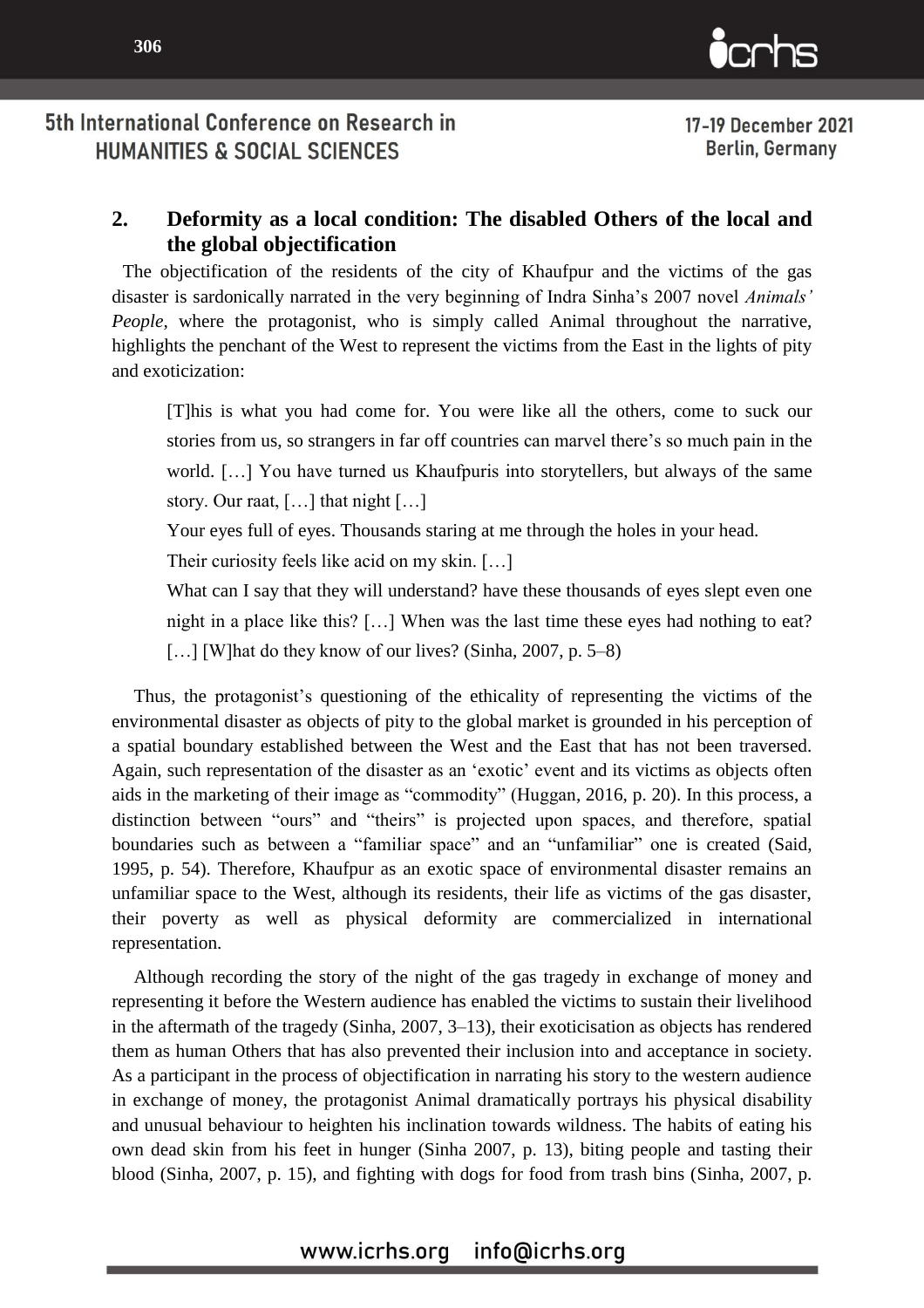

17-19 December 2021 Berlin, Germany

17) have been sarcastically emphasized as if to "showcase abnormality" (Johnson, 2020, p. 61) in the name of animality. Animal's continuous assertion of being "a four-foot animal" (p. 38) throughout the narrative, nonetheless, is also rooted in his feelings of failure to identity with fellow human beings who exert cruelty on the disabled as objects without agency (Sinha, 2007, p. 115–6). Thus, if the deformed physicality and associated psychological trauma, according to Animal, on the one hand, mark the animality in his nature (Sinha, 2007, 87), the existence and expression of his innate human qualities, on the other, such as his trustworthiness (Sinha, 2007, p. 39), feeling emotions like love (Sinha, 2007, p. 44) and lust (Sinha, 2007, p. 45), as well as his eagerness to learn and mastery of foreign languages (Sinha, 2007, p. 36) highlight his ambiguous sense of self reliant upon animality/humanity dualism. The cohabitation of two entities, as Animal imagines, as part of the dualist paradigm, shapes his identity: "From your [Animal's] hips, at the point where your back bends, rises a second you who's straight, stands upright and tall. This second you's there all the time, has been there all along, thinks, speaks and acts, but it's invisible" (Sinha, 2007, p. 139).

However, this ambiguity over animality and humanness, according to Animal, is a common condition for all the residents of Khaufpur, who are termed as Animal's people (Sinha, 2007, 183), as the ecological imbalance has affected the health and the sense of belonging of all the victims as the following shows:

Ever since that night the Kampani's factory has been locked up and abandoned. No one goes there, […] It's a shunned place. […] Listen, how quiet it's. No bird song. No hoppers in the grass. No bee hum. Insects can't survive here. Wonderful poisons the Kampani made, so good it's impossible to get rid of them, after all these years they're still doing their work. […]

Sometimes moving through the jungle I'd get dizzy and feel a sharp metallic taste on my tongue, those were regions to avoid. […]

Our wells are full of poison. It's in the soil, water, in our blood, it's in our milk. Everything here is poisoned (Sinha, 2007, p. 29–108).

Therefore, the industrial disaster has destructed the local region with toxicity that affects humans, nonhumans, animals and other living organisms in similar ways and therefore, creates a "vulnerable society" with environmental threats (Alaimo, 2010 qtd in Sarkar, 2017, p. 66). These people are the major victims of "slow violence […] that occurs gradually and out of sight, a violence of delayed destruction that is dispersed across time and space" (Nixon, 2011, p. 2). Moreover, in such toxic environments, human and nonhuman bodies appear as "toxic bodies" (Alaimo, 2010), and therefore, the disability of Animal and other residents of the locality can be perceived as part of the chemically polluted environment as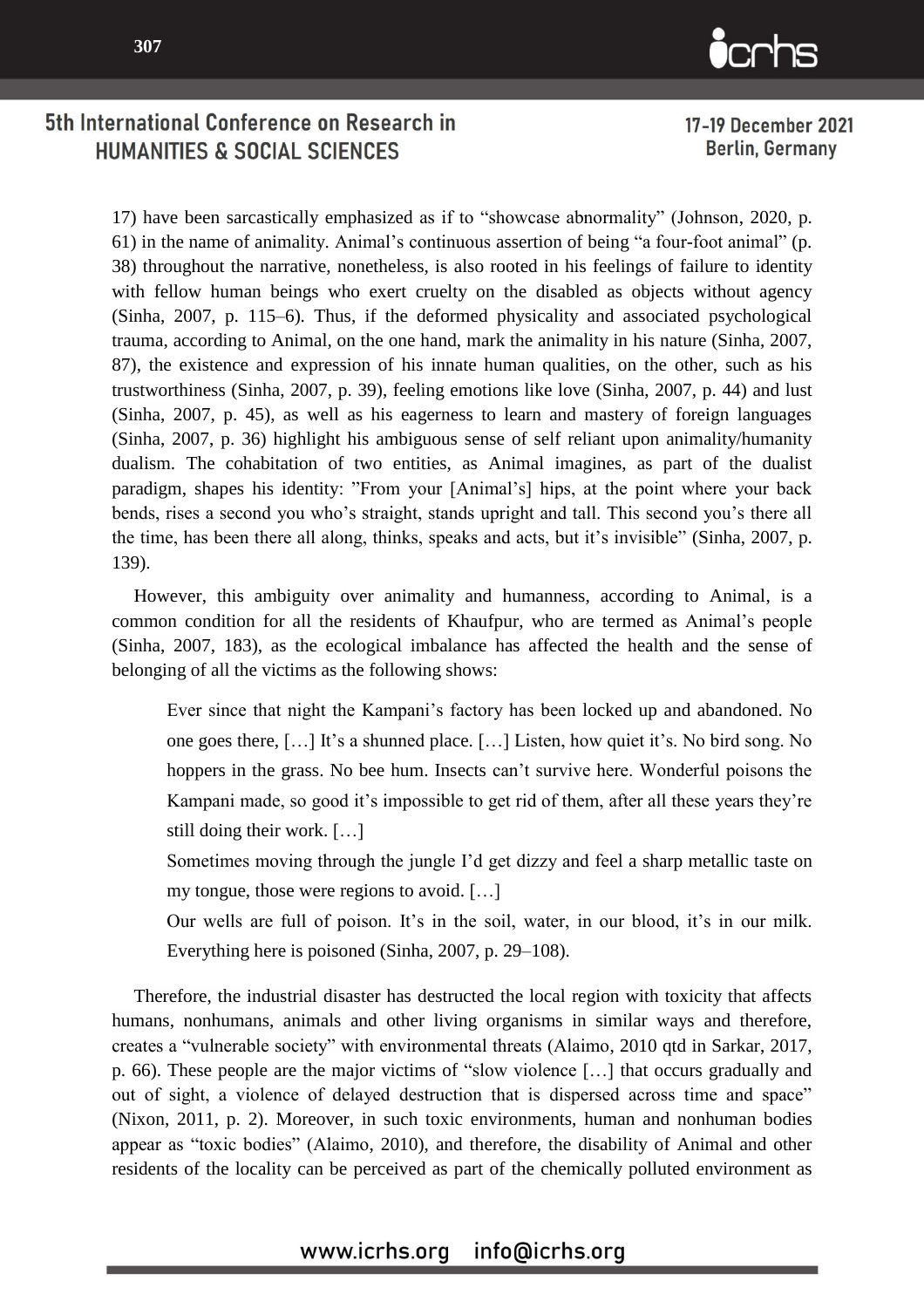

17-19 December 2021 Berlin, Germany

human bodies can bear engravings of environmental forces (Tuana, 2007). Moreover, these people's "administered invisibility" from the consideration of the local government (Nixon, 2011, p. 150–51) in offering them aid and justice heightens the crisis of their exploitation as objects and exclusion from local decision-making processes. Such exclusion and exploitation have Othered the victims of the tragedy, occasionally referred as "people of the abyss" (Sinha, 2007, p. 205), and, as a result, rendered the state and global/international aid attempts as untrustworthy to the residents of Khaufpur. Thus, the American doctor's attempts to settle in Khaufpur and open a free health laboratory to help the local people is met with suspicion and disbelief (Sinha, 2007, p. 183). The conspiracy theory that the American company responsible for the gas disaster aims to conduct a health survey through the free clinic to deny the allegations that "for twenty years their [the victims'] health's been ruined by […] [the company's] poisons" (Sinha, 2007, 69) further widens the chasm between the East and the West, an apparently unbridgeable gap of understanding, cooperation and trust. Therefore, while the local space of Khaufpur stands for non-agentic deformed humans perceived as objects or the "people of the Apokalis (sic)" (p. 206), the international/global space represents agentic elite human subjects who decide on the fate of the objects in the regions like Khaufpur. Nonetheless, the way the spatial distinctions and ensuing dualism between humans and human Other/nonhumans/animals is resolved through a local bioregional alternative approach will be elucidated in the following section on developing a culture based on nature-culture cohabitation.

#### **3. The local bioregional ethical place and nature-culture cohabitation**

The bioregional alternative to neoliberal globalization aims to focus on local development only for local people and the "decentralization of both political and economic power in the interests of non-elites" (Evanoff, 2011, p. 180-193). The way the decentralization of power from the hand of elites contributes to the formation of agency of disabled humans will be explained in the following para on Animal's agentic participation in the local development project.

Although Animal as a human Other from "the kingdom of the poor" (Sinha, 2007, p. 174) remains outside the political decision-making process on how to use the local land and its resources, the city with all its filth, poverty, damaged environment and diseases reminds Animal of his correlation to local environment, humans and nonhumans:

Endless the way home is, there's moonlight on the ground, splashed all over, making familiar ways strange, it's glittering in the gutters, washing over small unlovely things, transforming them into precious objects. […]

How well I know this city's zameen, its ground […] this is my home earth, discarded things are my city's treasure. (Sinha, 2007, p. 272)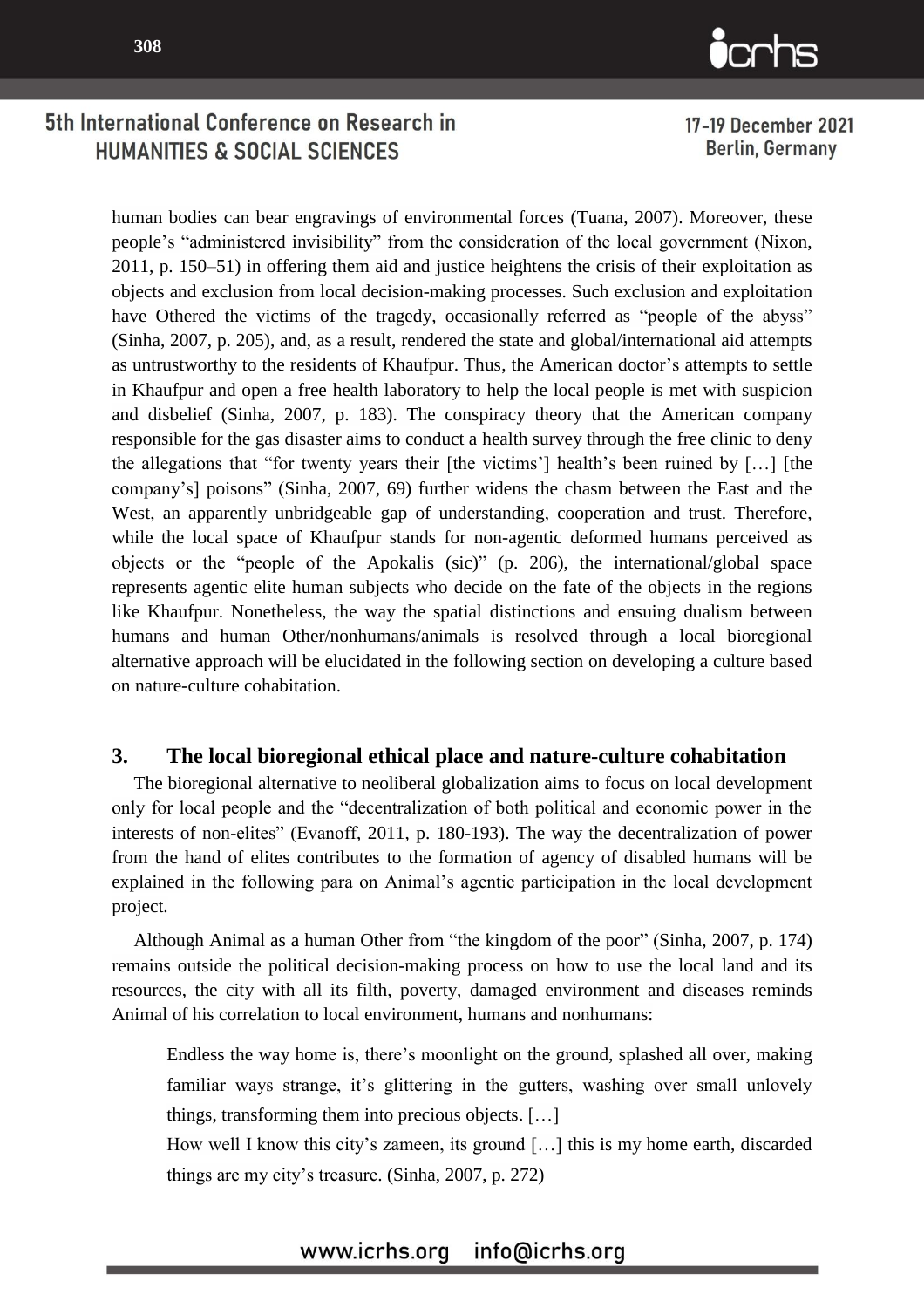

17-19 December 2021 Berlin, Germany

Despite the gas tragedy that crippled many residents, Animal finds a sense of rootedness to Khaufpur which enables him to identify it as his home. Moreover, being a member of the human Others that are exploited and excluded from decision-making processes for local developments such as whether to allow a chemical plant installation in the locality, he can feel empathy for the Others in the city and finds his relation to living and non-living entities. Thus, his inclusion into the local support group for the gas victims as an active member, who runs errands to help the Others, offers him an agentic sense of belonging in the city of Khaufpur. Moreover, the sense of betrayal and despair, inflicted by both the international chemical company responsible for the tragedy and the local government elites, connects Animal with the poor disabled victims and enables them develop a local community based on a sense of Otherness. The protest organized by the local groups of victims against the local government's failure to prosecute the company, therefore, is viewed by Animal as the demand of the local community, who has the power of "nothingness" for their rights: "the power of nothing is unleashed, […]it will destroy what it touches because it is fuelled not just by anger but despair" (Sinha, 2007, p. 310). However, it is important to consider that while bioregional ethics intends to focus on the local self-sufficiency, it does not exclude global/ international help that aids in the local support (Sachs 337; Evanoff, 2011, p. 148). Therefore, although the humanitarian project of offering free medical facilities by the American doctor receives initial backlash, her intention to clean the city and thus to aid in the reclamation of their bioregion is perceived as an attempt to deconstruct the local (deformed humans)/global (elite humans) binary: "'Hardly surprising they are ill'[…]Look at this filth, litter and plastic all over, open drains stinking right outside the houses. Flies. Every bit of waste ground is used as a latrine, I've [the doctor has] seen people defecating on the railway lines. […] Organise people into teams to pick up the litter. Bring in pipes, water taps, build proper latrines…" (Sinha, 2007, p. 105). This local community, therefore, is configured through cutting across local and global spaces where decisions and actions are governed not by the handful of international and local elites but by the residents of the region who inhabit the place and have been affected by its environmental destruction.

In such a local community, a culture is established which is inclusive of all human and nonhuman groups and various other entities. Such development of a local bioregional community based on nature-culture cohabitation not only absolves binaries positioned between nature and culture/humans but also questions what is considered normal in society. In other words, the processes and conditions through which "inclusive communities" can be reconfigured and "ecological diversity" is maintained should be envisaged to "challenge and interrupt perceptions of hegemonic *normalcy* and contest ableism." (Lupinacci J. and Lupinacci M., 2017, p. 64; emphasis original). Therefore, a community-based identity resolves Animal's ambiguous identity between his humanness and animality. His inability to kill and eat animals in hunger even in his stupor from overconsumption of Datura in his suicide attempt and his acceptance of his physicality signifies a shift in his attitude in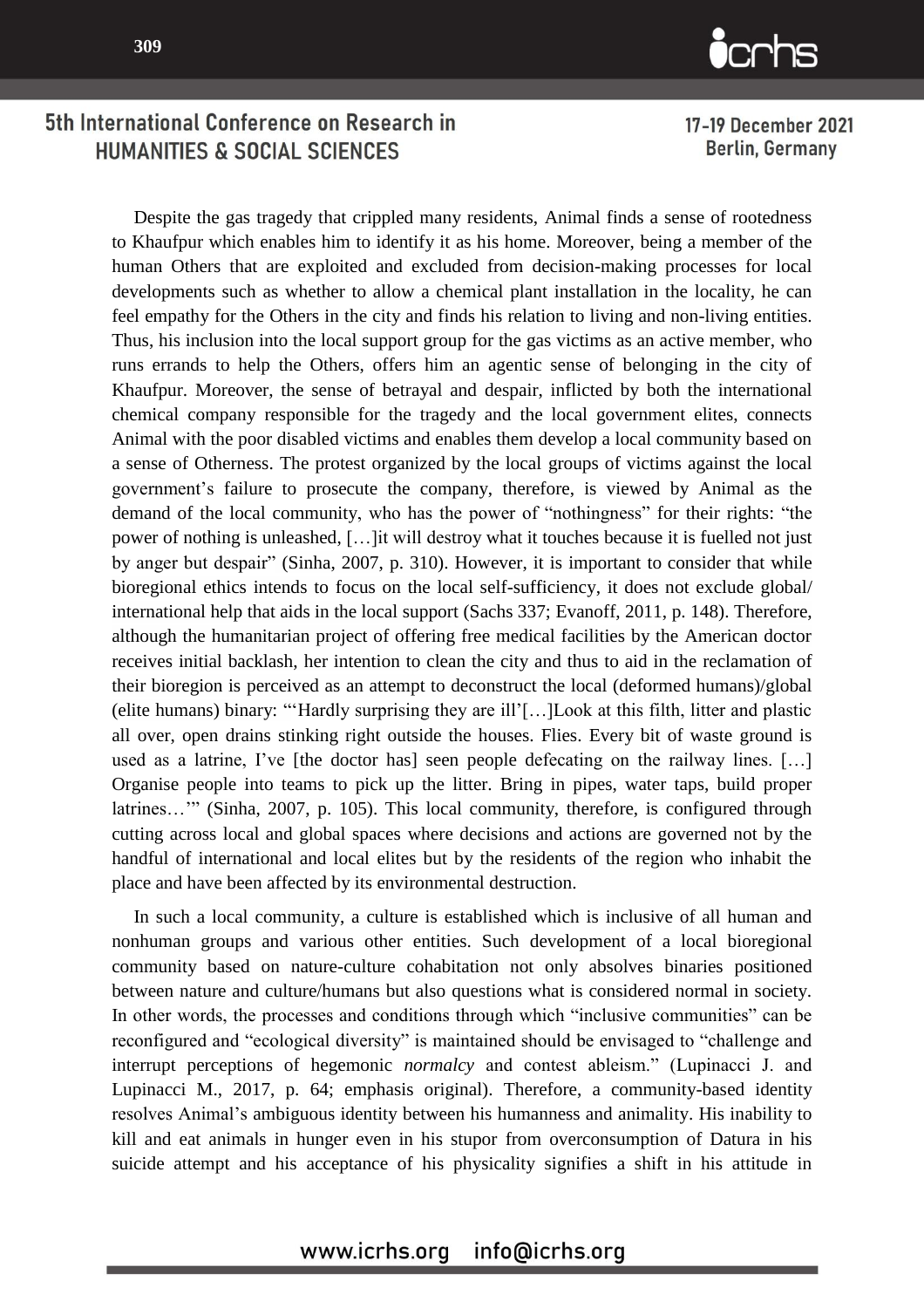

17-19 December 2021 **Berlin, Germany** 

perceiving himself as both human and nonhuman: "My nose discerns only the scent of parched earth, my only fellow beings are these silent sufferers rooted in dust waiting for rain "(Sinha, 2007, p. 343). Thus, when the local government elites are made to negotiate with the victims' support group and to allow them to draw an action plan to prosecute the company in the face of a mass protest and riot (Sinha, 2007, p. 356), Animal accepts his disability and decides to re-inhabit the place:

See Eyes, I reckon that if I have this operation, I will be upright, true, but to walk I will need the help of sticks. I might have a wheelchair, but how far will that get me in the gullis of Khaufpur? Right now I can run and hop and carry kids on my back. I can climb hard trees, I've gone up mountains, roamed in jungles. Is life so bad? If I'm an upright human, I would be one of millions, not even a healthy one at that. Stay fourfoot, I'm the one and only Animal […]

All things pass but the poor remain. We are the people of the Apokalis. Tomorrow there will be more of us (Sinha, 2007, p. 366).

While previously Animal was intent on curing his disability to the extent that he even decided to side with the Company in receiving free treatment (Sinha, 2007, p. 137), his identification with the humans and nonhumans of his locality after his agentic participation in the local decision-making process provides him with an understanding of the necessity of developing a bioregional ethical place that includes all human and nonhuman entities in formulating an alternative culture. Such an alternative culture offers Animal a sense of place in the local place and an agentic identity, resolving the dualism between humanity and animality and their spatial distinctions. Although global intervention in the form of health treatment and genuine assistance is regarded beneficial, the bioregional ethical place of Khaufpur accentuates the interrelations between humans, nonhumans/animals/nature played across local space, which is both connected to and dissociated from global/international places and allows an agentic and inclusive human–nonhuman sense of belonging in the region.

#### **4. Conclusion**

This research has explored the dualisms between humans and nonhumans/nature/ disabled human Others through the lens of local-global/international spatial politics and has exemplified the way animal/human ambiguous sense of place of the disabled protagonist Animal is mediated by his spatial relations. The article has further shown the way developing an interrelation with local humans, nonhumans and nature in formulating a local community offers an agentic sense of belonging in a bioregional ethical place that ensures agentic participation of all inhabitants in the regional development process. In such a local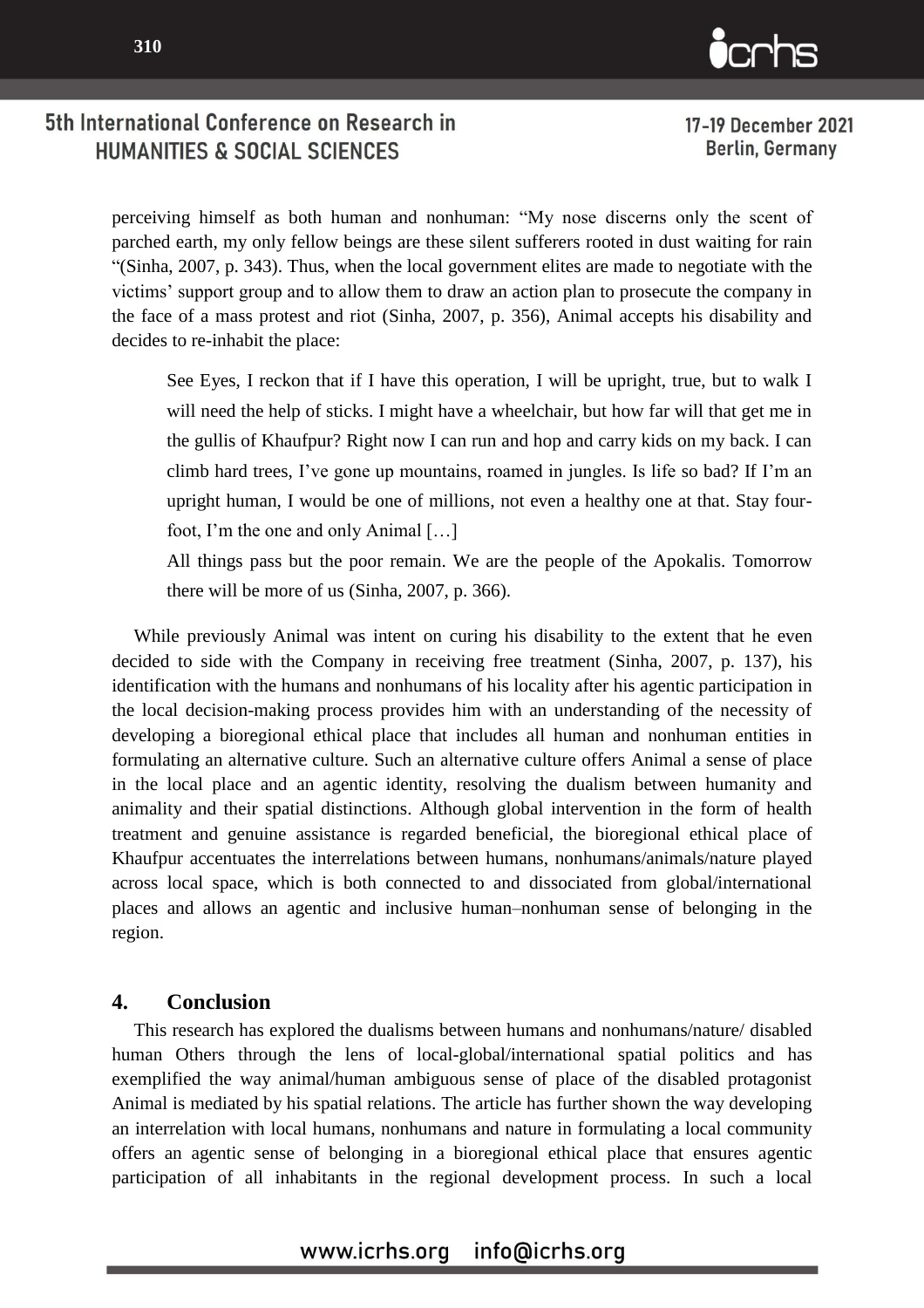

17-19 December 2021 **Berlin, Germany** 

 $\mathbf{C}$ 

community, as the article has argued, spatial distinctions and associated dualisms in identity politics such as local (deformed humans as animals)/global (elite humans) are resolved in sanctioning an inclusive human–nonhuman sense of belonging in the region.

In sum, the study makes a significant contribution to disabled identity politics and their spatial relations in the context of environmental disaster and Othering of humans, nonhumans and nature, denying human dependency on and correlations to human Others/nonhumans/nature. Building on both critical disability studies' understanding of linking animality with disability and bioregional ethical perception of human interrelation with local and global spaces, this article has accentuated the traits of identity as fluid and communal across spaces.

#### **Acknowledgement**

I am indebted to the Kone Foundation (grant number 201805088) for their postdoctoral grant which made this research possible.

#### **References**

Alaimo, S. (2010). *Bodily Natures: Science, Environment, and the Material Self*. Indiana

University Press, Bloomington.

- Arnold, D., and Guha, R. (1995). "Introduction: Themes and Issues in the Environmental History of South Asia." Ed. In D. Arnold and R. Guha (Eds.) *Nature, Culture, Imperialism* (p. 1–20). Oxford University Press, Delhi.
- Berg, P., and Dasmann, R. (2003). "Reinhabiting California." In D. Pepper, F. Webster, and G.
- Revill (Eds.) *Environmentalism: Critical Concepts* (p. 231–236). Routledge, London.
- Donaldson, M. and Kymlicka, W. (2011). *Zoopolis: A Political Theory of Animal Rights*. Oxford University Press, Oxford.
- Evanoff, R. (2011). *Bioregionalism and Global Ethics: A Transactional Approach to Achieving*
- *Ecological Sustainability, Social Justice, and Human Well-being*. Routledge, New York.
- Heise, U.K. (2008). "Ecocriticism and the Transnational Turn in American Studies." *American*

*Literary History,* 20(1–2), 381–404.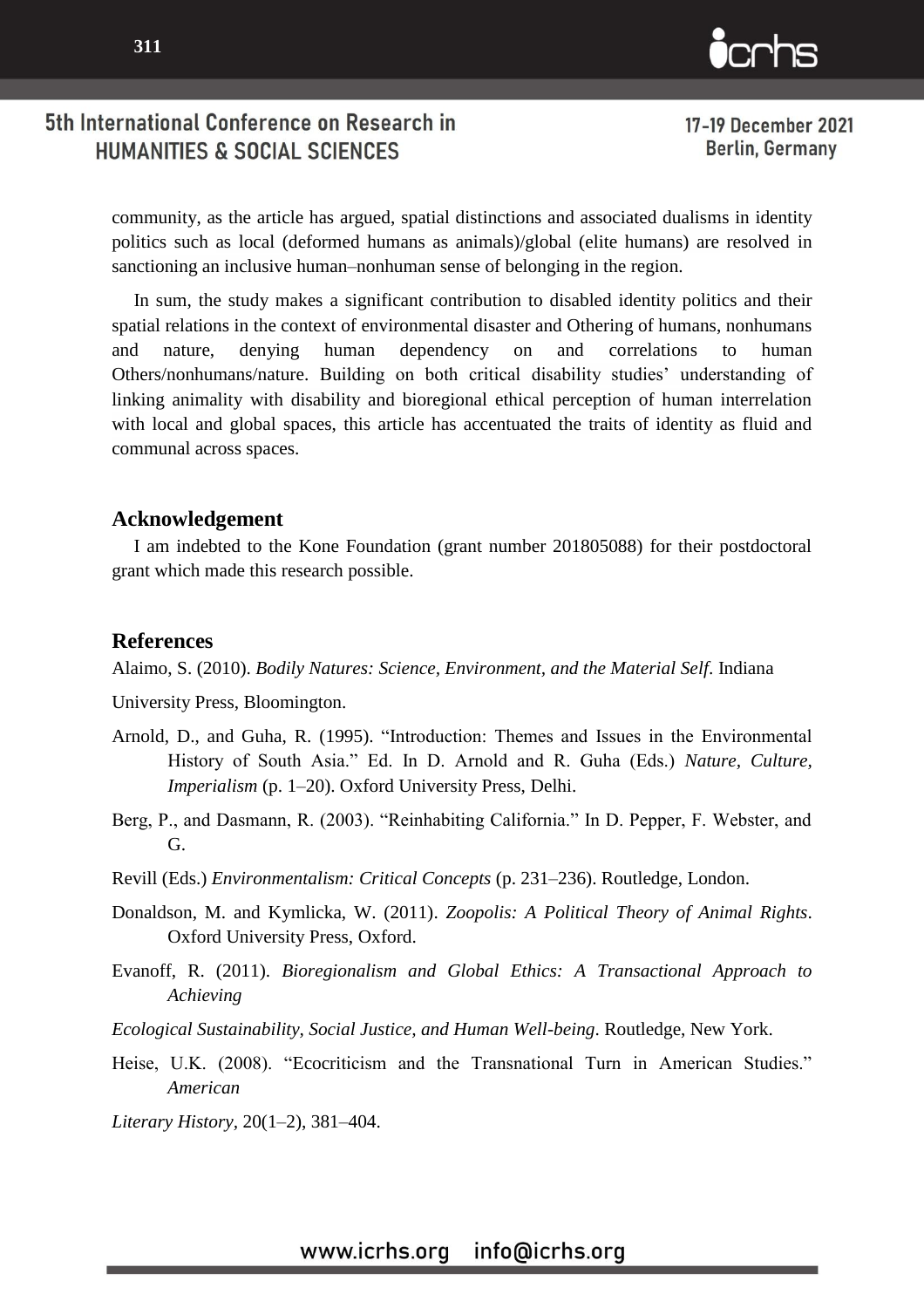

- Huggan, G, (2016). "Never-ending stories, ending narratives: Polar bears, climate change populism, and the recent history of British nature documentary film." In J. Nyman, and N. Schuurman (Eds), *Affect, Space and Animals* (13–24). Routledge, London.
- Jenkins, S., Montford, K.S., and Taylor, C. (Eds.). (2020). *Disability and Animality*. Routledge, London.
- Lundblad, M. (2020). "Disanimality: Disability Studies and Animal Advocacy," *New Literary History*, 51(4), 765-795.
- Lupinacci J., and Lupinacci M.W. (2017). "(Re)Imaginings of "Community": Perceptions of (Dis)ability, the Environment, and Inclusion. *In* A Nocella, A. E. George, and J.L. Schatz (Eds,). *The Intersectionality of Critical Animal, Disability, and Environmental studies: Toward Eco-ability, Justice, and Liberation* (63-79). Lexinton Books, London.
- Lynch, T., Glotfelty,C., and Armbruster, K. (2012). Introduction. In Ed. T. Lynch, C. Glotfelty, and
- K. Armbruster (Eds.) *The Bioregional Imagination: Literature, Ecology, and Place* (1–29). University of Georgia Press, Athens.
- Nixon, R. (2011). *Slow Violence and the Environmentalism of the Poor*. Harvard University Press, Cambridge
- Nocella, A. George, A. E., and Schatz, J.L. (2017). "Introduction." In A Nocella, A. E. George, and J.L. Schatz (Eds,). *The Intersectionality of Critical Animal, Disability, and Environmental Studies: Toward Eco-Ability, Justice, and Liberation* (p. xixxxvii). Lexington Books, London.
- Plumwood, V. (1994)). "The Ecopolitics Debate and the Politics of Nature." In K.J. Warren (Ed.) *Ecological Feminism* (p. 64–87*)*. Routledge, London.
- Roos, B, and Hunt, A. (2010). "Introduction: Narratives of Survival, Sustainability, and Justice." In B. Roos, A. Hunt, and J. Tallmadge (Eds), *Under the Sign of Nature: Postcolonial Green: Environmental Politics and World Narratives (*p. 1-13*).)* University of Virginia Press, Charlottesville.
- Said, E. W. (1995*). Orientalism: Western Conceptions of the Orient*. Penguin Books, London.
- Sarkar, B. (2017). *Space, Place and the Environment in the Contemporary Anglophone Indian Novel*. University of Eastern Finland, Finland.
- Shepard, P. (1997). *The Others: How Animals Made Us Humans*. Island Press, Washington D.C.
- Sinha, I. (2007). *Animal's People*. Pocket Books, London.